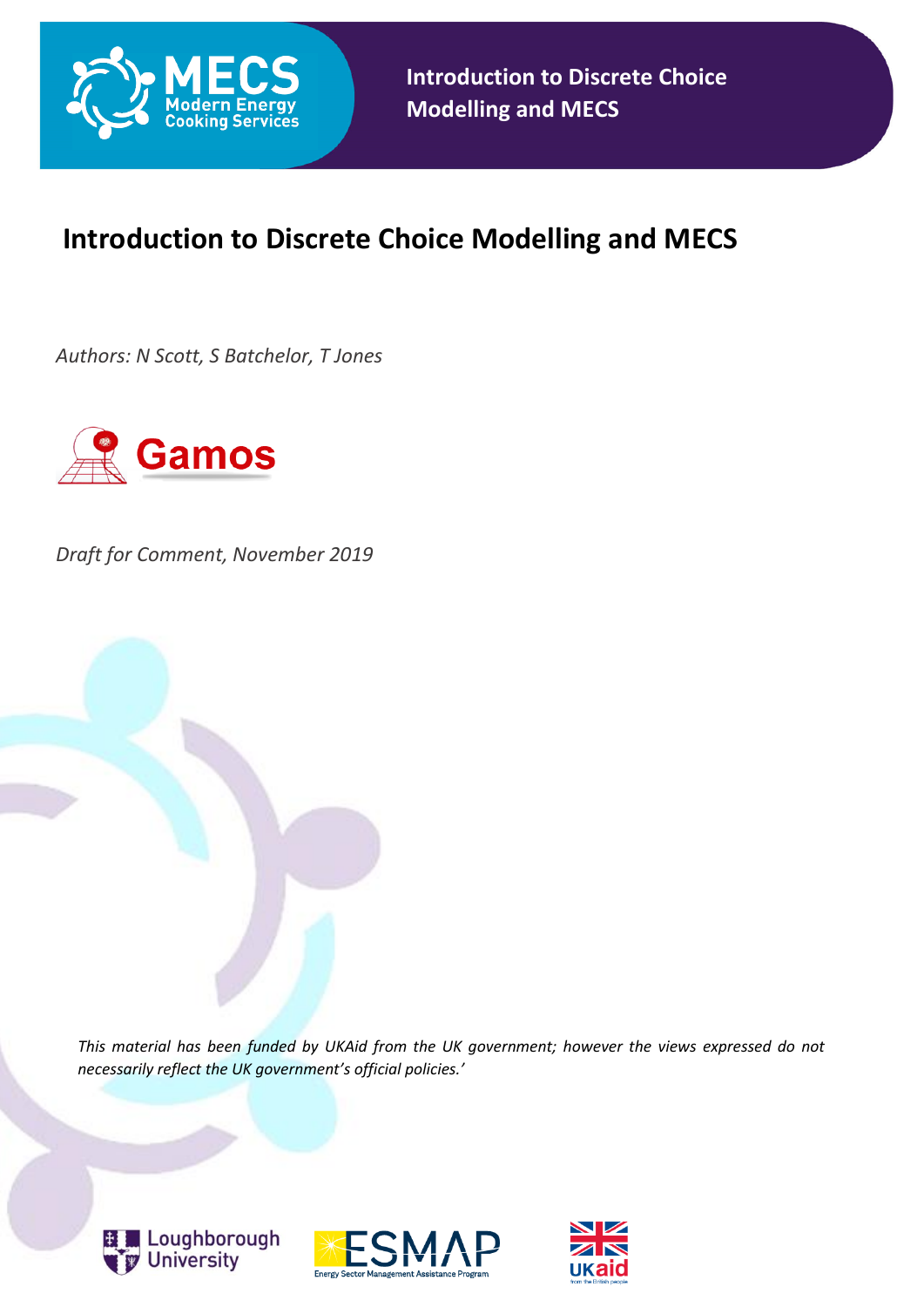

#### Contents  $\sim 10^{-1}$

| 6.2 |  |
|-----|--|
|     |  |

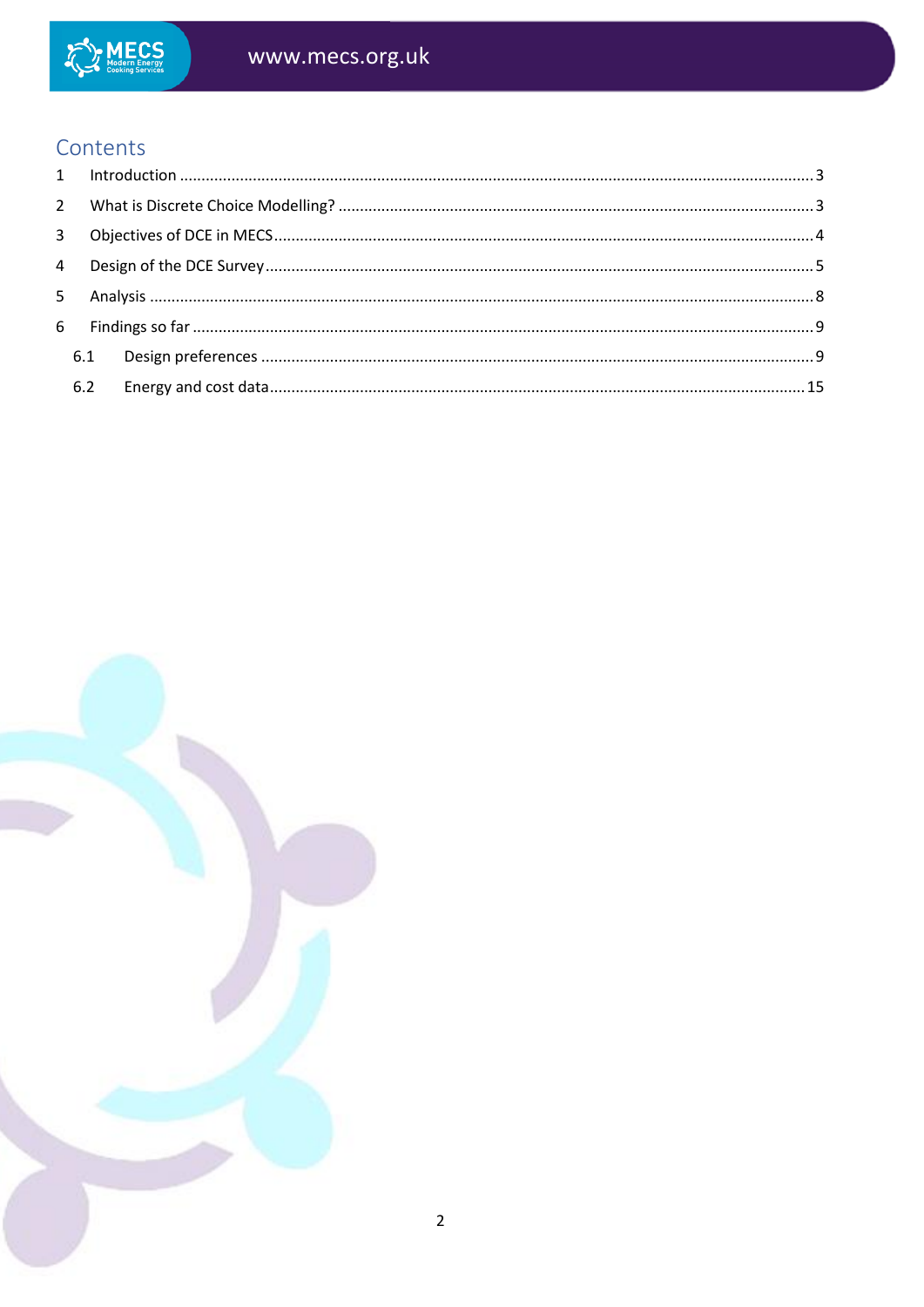### <span id="page-2-0"></span>**1 Introduction**

Researching the transition from business as usual biomass cooking to modern energy cooking services in the MECS programme requires innovation and design of technology to facilitate that transition. To date very few consumers in DFID priority countries have adopted modern energy cooking services, and so it is not always easy to determine what parameters, designs, products, services are key to enabling the transition. Designers are faced with a range of decisions they need to make when designing technology or thinking about consumer value propositions and it is important that consumer opinions inform such decisions.

There are a number of approaches to design and product development. In order to help inform thinking within MECS, we propose a particular survey methodology that has worked well for Gamos. The survey technique is based on a discrete choice modelling approach as a means of exploring consumer preferences relating to cooking devices. Discrete choice modelling reports for six countries (Ghana, Kenya, Myanmar, Tanzania, Uganda, and Zambia) are already available on the MECS website. This working paper lays out the reasoning behind using Discrete Choice Modelling.

Inclusive innovation has been gaining momentum as a concept since the mid-2000s. It refers to the idea that products, services or organisational arrangements can be introduced into new contexts in ways that reduce poverty through one or more of the following: (i) meeting the needs of the poorest in society; (ii) engaging the poor in business or (iii) actively reducing societal problems e.g. climate change. Three types of inclusive innovation have been predominately discussed in the literature: (i) grassroots innovation; (iii) base of the pyramid innovation and; (iii) below the radar innovation. These types of inclusive innovation are deemed to create benefits for individuals, communities and/ or countries in terms of money, time and opportunities. There is however, recognition that innovative activity is hampered in its level of inclusivity by a range of technological and social factors. These have traditionally been examined from the supply side. However, recent work in the renewables field highlighted that a series of complex demand side contextual factors cannot be ignored. Specifically, it highlights the importance to end users of a technology's usability, its ability to fit with various environmental factors and prevailing habits in a household or community. Discrete choice modelling survey has been developed as a means of exploring demand side factors.

The reports to date contain only a brief introduction to the methodology, so the purpose of this document is to give a more detailed understanding of the methodology, its strengths and weaknesses, and to present an overview of the findings. This document is also intended to stimulate debate within the MECS team around the kinds of information and market characteristics that remain unknown, and which could be addressed using discrete choice surveys in the future.

## <span id="page-2-1"></span>**2 What is Discrete Choice Modelling?**

Choice modelling creates a mathematical model that aims to represent people's decision making processes. Based on a number of input parameters, the model tries to predict how a population would make choices between different options. The approach belongs to a family of modelling techniques developed in the field of marketing and econometrics that attempt to assign some kind of value to non-market resources.

There are several names used for different survey based techniques in this field so it may be worth giving an overview of some of these. **Contingent valuation** (often referred to as '**Stated preference'**) was initially developed as means of attributing some kind of financial value to resources that cannot be bought and sold, yet have some kind of value. For example, contingent valuation provided a means of quantifying the loss of environmental amenity resulting from the Exxon Valdez oil disaster and was used to assess financial damages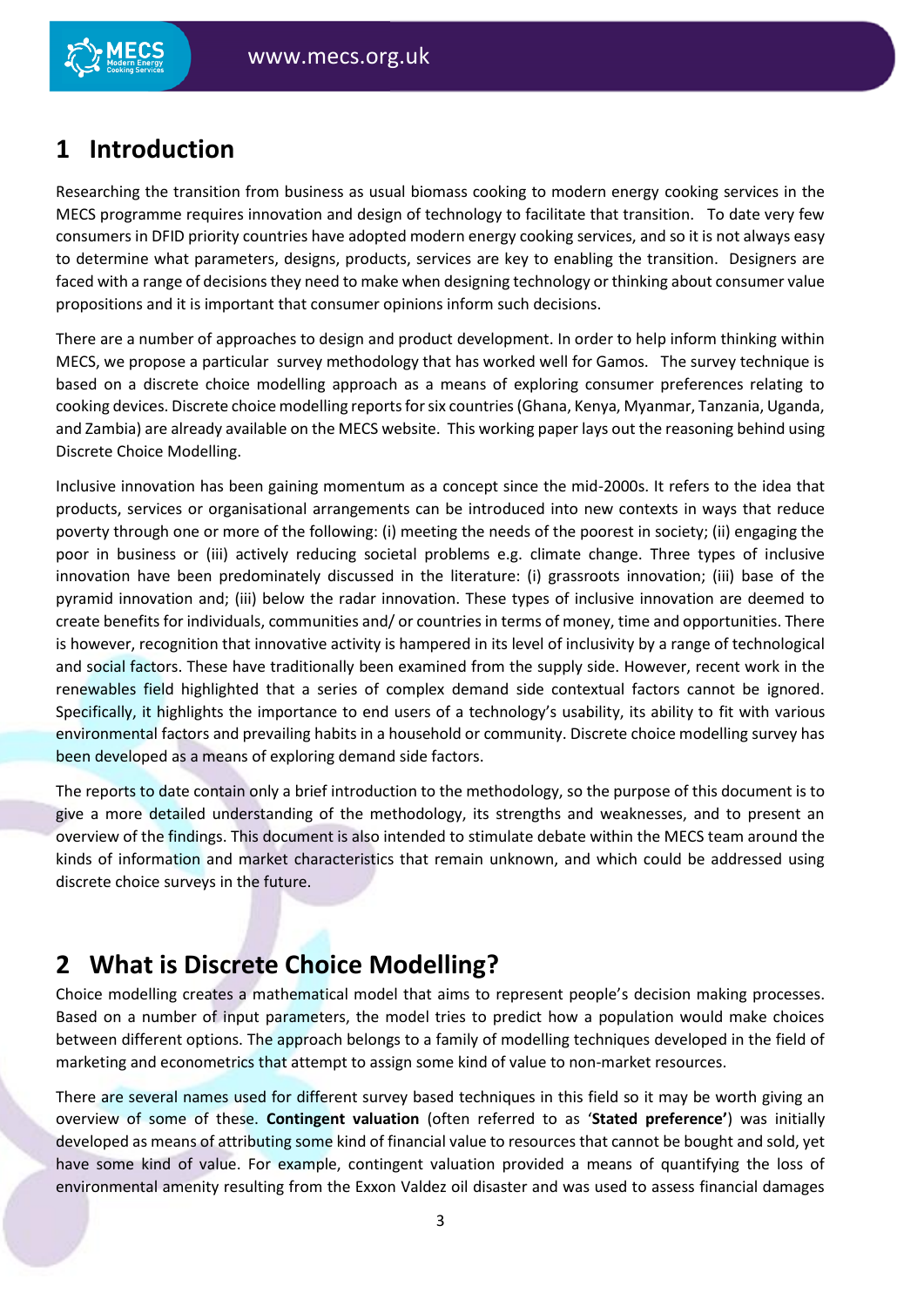awarded<sup>1</sup>. This uses questions of the form "how much compensation would you demand for the destruction of X area?". However, results can often be skewed because of protest responses for example, and respondents need not take account of affordability or other constraints on values. One problem with stated preference is that when asked a relatively direct question, people are able to think through what they want to say and change it according to who they are speaking to. If a well-suited lawyer is asking the question, the response is likely to be different to the answer given to a community activist that is well known to them.

Economists concerned with understanding consumer behaviour and consumer demand in particular developed theories based on the concept of utility i.e. consumers make rational choices that maximise utility. However, they came to realise that purchasing decisions are often actually based on additional factors, most of which are unobservable (e.g. budget constraints, branding, store experience). **Revealed preference** theory provided a means of understanding consumer preferences for bundles of attributes. A key feature is that it based on an analysis of actual purchasing behaviour. Clearly this has limited value when researching potential markets for products that do not yet exist, so consumers have no relevant purchasing history. This also led them on to conduct willingness to pay experiments which, in the context of an evaluation, can be quite informative.

However, Choice modelling, also referred to as conjoint analysis<sup>2</sup>, can be designed as revealed preference studies, based on previous purchasing choices, but it can also be designed as an experiment to explore selections between hypothetical choices (confusingly referred to as stated preference choice modelling). It is this application that makes it useful for exploring a market for a future product, particularly when it is difficult for a consumer to state what they would like about a product if they do not yet have exposure to the product.

It is often referred to as discrete choice modelling because participants are asked to make discrete choices between two (or more) options. By combining factors into two 'discrete' choices, and getting comparison between multiple pairs of choices, it is possible to gain valuable insights into individual factors. This is in contrast to stated preference because the thought process each respondent is going through in order to make what is effectively a complex choice between options in front of them is hidden and ultimately only revealed when the analysis is undertaken. In short – it is very difficult for respondents to 'game' the system based on their beliefs about what the person asking the question might want or be able to provide. It is a survey-based statistical technique used in market research that helps determine how people value different attributes (feature, function, benefits) that make up an individual product or service<sup>3</sup>.

The methodology has become popular in the fields of marketing and transport studies, and more recently in health economics. In the energy sector it has been used to consider consumer preferences with regards types of heating system, appliance efficiency levels, and fuel efficiency level of vehicles.

### <span id="page-3-0"></span>**3 Objectives of DCE in MECS**

When thinking of the design of a modern energy cooking service, a range of decisions and compromises need to be made based on consumer preferences. But which are the right design decisions? The MECS programme took a number of design decision points and used discrete choice experiments as a means of understanding consumer preferences regarding various aspects of the design and functionality of modern energy cooking services. In the experiments run to date, the aspects explored were based on the design decisions made by

1

<sup>&</sup>lt;sup>1</sup> [https://en.wikipedia.org/wiki/Contingent\\_valuation](https://en.wikipedia.org/wiki/Contingent_valuation)

<sup>&</sup>lt;sup>2</sup> The term discrete choice experiment tends to be used in most places, although in America the techniques are referred to as choice based conjoint analysis.

<sup>3</sup> [https://en.wikipedia.org/wiki/Conjoint\\_analysis](https://en.wikipedia.org/wiki/Conjoint_analysis)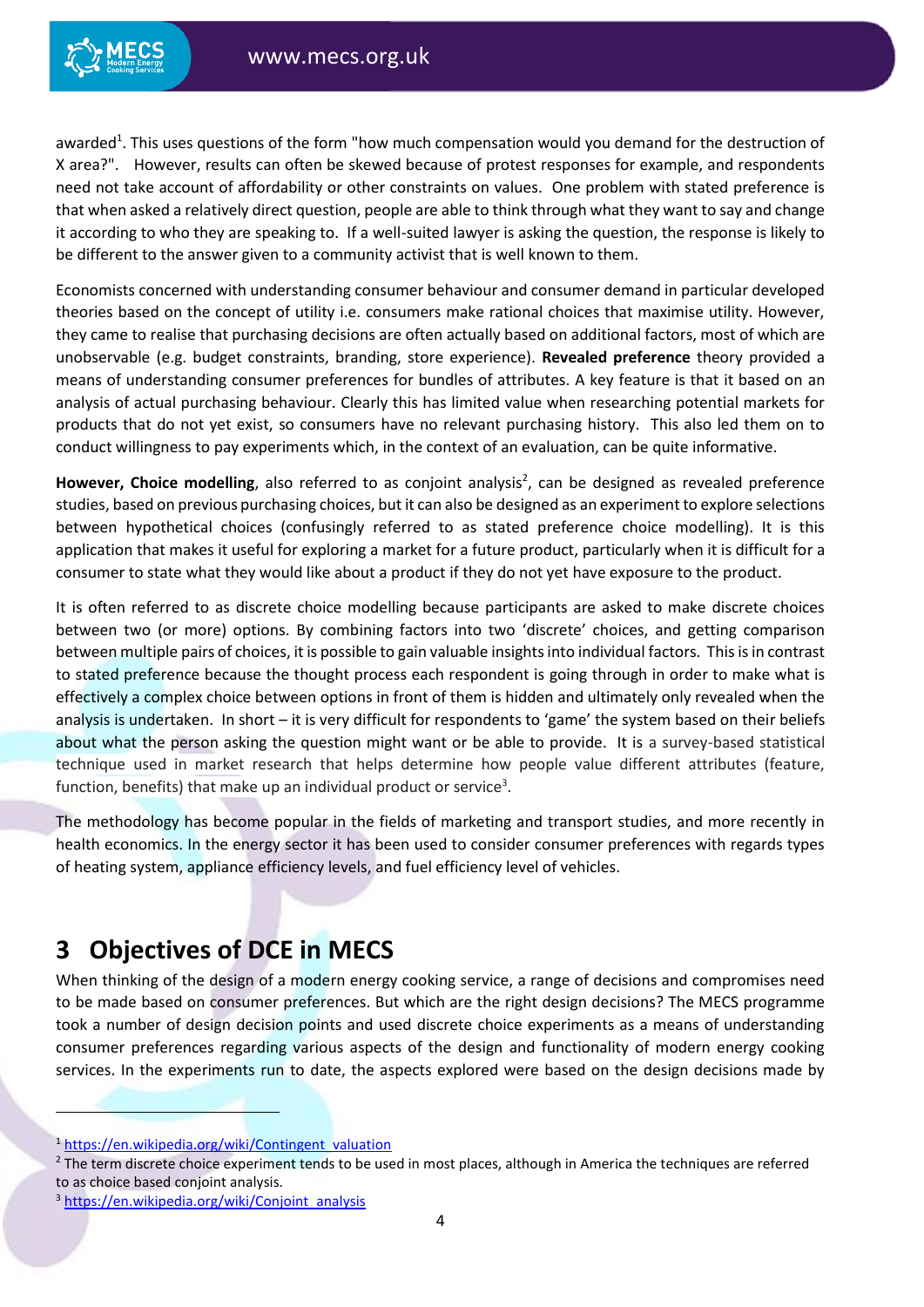

Gamos in designing the first eCook protype. Of course, the methodology can be applied to explore an alternative range of design aspects.

Gamos wanted to gain an understanding of a large number of design aspects, too many to include in a single choice model, so they were divided into three design domains:

- Cooking processes cooking capability (boiling, frying), speed (power), use of lid, number of hobs
- Stove capacity (number of people), smoke emissions, portability and looks
- Additional functionality lights, mobile phone charging, TV, financing options, ability to clean.

The survey has also been used to gather valuable data on cooking practices (e.g. the mix of fuels used and the timing of meals), and the quality of electricity supplies. Data on expenditure on cooking fuels is especially useful as this represents disposable income that can be substituted by modern energy cooking services.

### <span id="page-4-0"></span>**4 Design of the DCE Survey**

As stated, discrete choice experiments enable understanding of user priorities pertaining to selected products and with which the consumer need not be so familiar. It focuses on the parameters of design involved and asks respondents to make choices between two discrete options (hypothetical technical solutions, or products) with different design parameters. Essentially it asks "Would you like product A with these types of characteristics or would you like product B which has a different set of characteristics?".

Choice models are set up using choice cards, based on the key parameters identified, each of which has a limited number of 'levels'. In MECS surveys, each design domain was assigned between 4 parameters, each parameter having between 2 and 4 levels (see [Table 1\)](#page-5-0). Each design domain also included a cost parameter (not represented in the table), which was considered to be a continuous variable. This enables willingness to pay figures to be calculated for different features of a cooking device.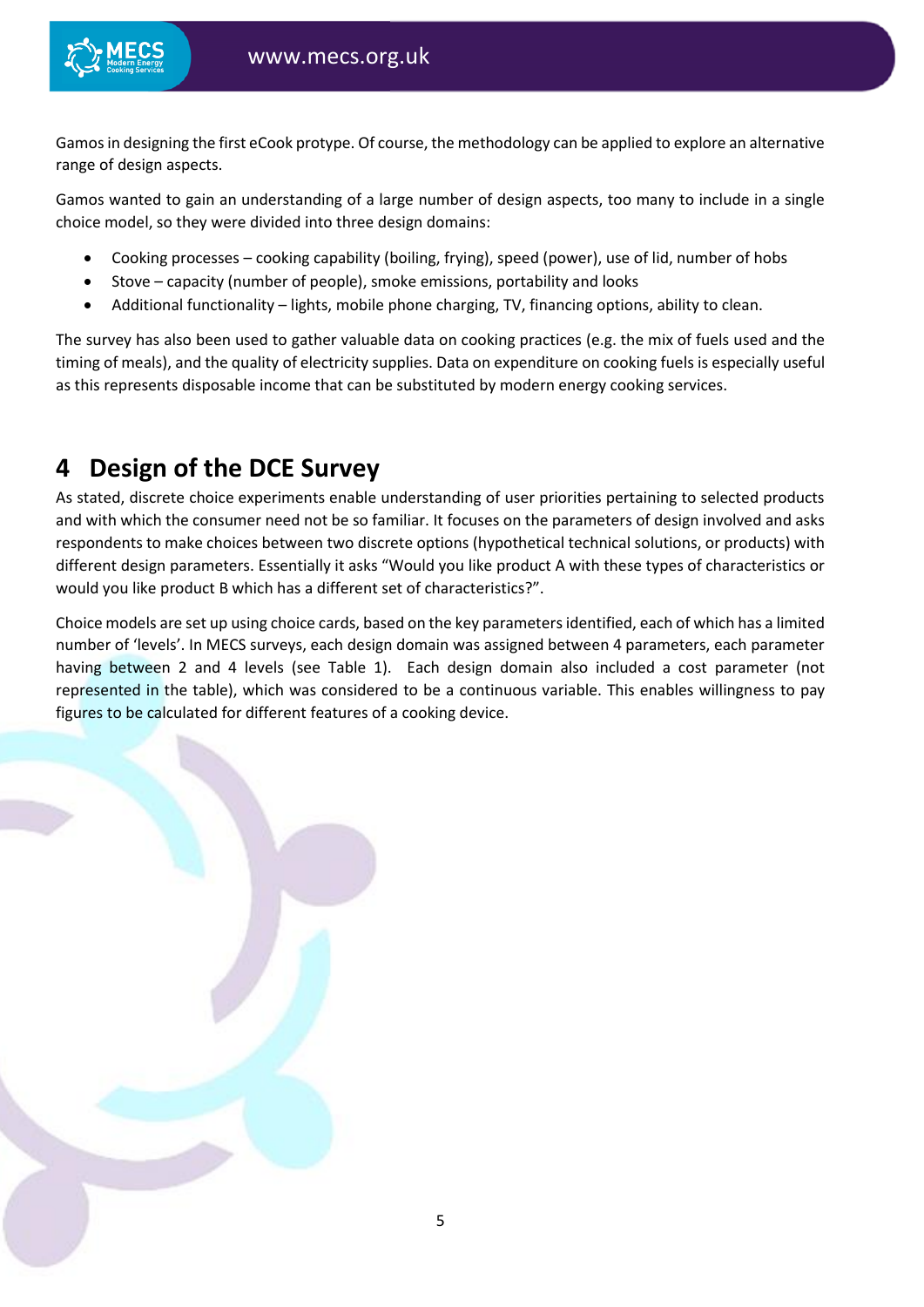#### <span id="page-5-0"></span>*Table 1 Parameters and levels*

| Parameter                      | No.<br>levels  | Level 1                                     | Level 2                                              | Level 3                                 | Level 4                                     |
|--------------------------------|----------------|---------------------------------------------|------------------------------------------------------|-----------------------------------------|---------------------------------------------|
| Cooking processes              |                |                                             |                                                      |                                         |                                             |
| Type of cooking                | 2              | Boil only                                   | Boil & fry                                           |                                         |                                             |
| Power (speed<br>of<br>cooking) | 3              | slow                                        | normal                                               | Fast                                    |                                             |
| $\overline{Use}$ of lid        | 3              | No lid                                      | Pot with lid                                         | Sealed pot                              |                                             |
| Number of hobs                 | 3              | Single hob                                  | 2 hobs                                               | 4 hobs                                  |                                             |
| Stove                          |                |                                             |                                                      |                                         |                                             |
| Capacity (people)              | 3              | for<br>Cooks<br>$\overline{4}$<br>people    | for<br>Cooks<br>6<br>people                          | for<br>8<br>Cooks<br>people             |                                             |
| Capacity (devices)             | 3              | always need to<br>use with another<br>stove | sometimes need<br>with<br>use<br>to<br>another stove | you can do all<br>your cooking on<br>it |                                             |
| smoke emissions                | 3              | No smoke                                    | qives<br>same<br>smoke<br><b>as</b><br>charcoal fire | gives<br>same<br>smoke as wood<br>fire  |                                             |
| Portability                    | 2              | cannot be moved<br>(too heavy)              | can be carried<br>in/out<br>of<br>the<br>house       |                                         |                                             |
| <b>looks</b>                   | $\mathcal{P}$  | Looks plain                                 | Looks good                                           |                                         |                                             |
| Functionality                  |                |                                             |                                                      |                                         |                                             |
| Devices                        | 4              | 2 hobs                                      | $2$ hobs + $3$ LED<br>lights                         | 2 hobs $+$ charge<br>mobile phone       | $\overline{2}$<br>hobs<br>$+$<br>television |
| Availability                   | 2              | only works on<br>sunny days                 | works on sunny<br>and rainy days                     |                                         |                                             |
| Financing                      | 3              | pay each month<br>(utility)                 | 6<br>lease<br>over<br>vears                          | 3<br>lease<br>over<br>vears             |                                             |
| Cleaning                       | $\overline{2}$ | awkward to clean                            | Easy to clean                                        |                                         |                                             |

The number of combinations, n, is:

$$
n = l_1 \times l_2 \times l_3 \times \ldots
$$

#### Where:

 $l_i$  = number of levels in the  $i<sup>th</sup>$  parameter.

So there are 54 possible combinations of design parameters for the Cooking processes experiment. 54 choices would be too much for the respondent so fractional orthogonal design<sup>4</sup> is used to reduce the number of choices to 16 choice cards per technology (Mangham, Hanson, & McPake, 2009). Orthogonal design ensures that all possible combinations are adequately covered, and that the stats package can unpack the responses down to the values assigned to the individual parameters.

In our case, a simple constant comparator approach was used (De Bekker-Grob et al., 2010), in which one of the 16 choice cards was used as a 'reference'<sup>5</sup>, and the 15 resulting pairs presented respondents with a choice between this comparator and each of the other choice cards. The respondent must choose one of the two cards presented; an example is presented in [Figure 1](#page-6-0).

The literature suggests that respondents get fatigued when presented with too many choices, and a review suggested studies rarely used more than 16 choices (De Bekker-Grob, Ryan, & Gerard, 2012). Given that we ideally wanted commentary on three sets of 16 cards (48), rather than present all 16, it is possible to have two

1

<sup>4</sup> Using SPSS software.

<sup>5</sup> The constant comparator choice card was selected on the basis that the mix of levels represented a mid-level of attractiveness, so one would expect the number of times the comparator was chosen and reject to be roughly balanced.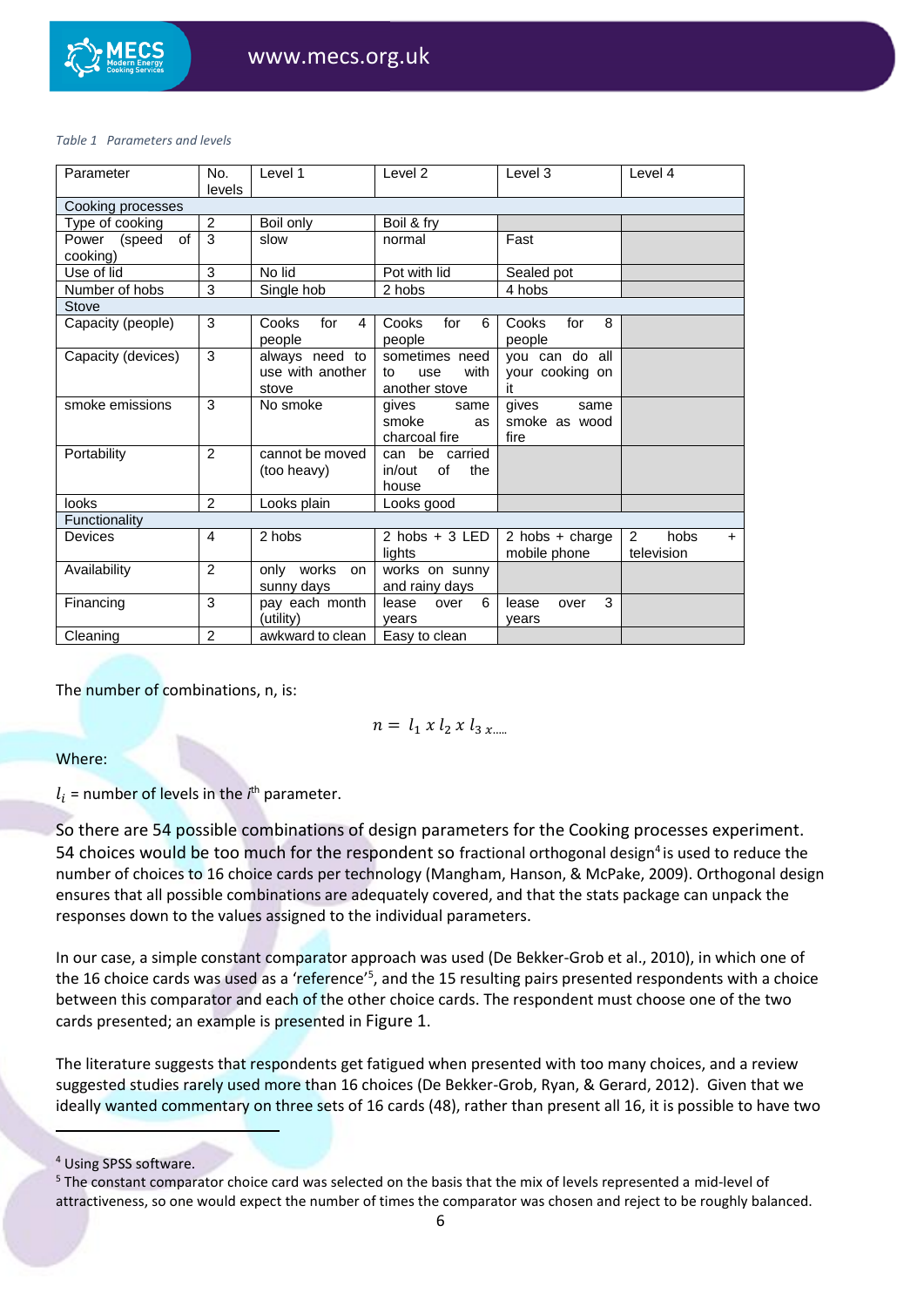

sets of respondents answering half the questions each, and then analyse as a whole. Therefore, for each design domain the choice cards were split in two sets (with 7 & 8 pairs in each), included in a Questionnaire A and Questionnaire B. We then hypothesised that, moving on to another design domain within the same questionnaire, the respondent would be prepared to answer another two sets of 7 or 8 pairs (22 to 23 choices in total, spread out over the questionnaire).

| 14                       | Choice A          |                  | Choice B                 |                      |
|--------------------------|-------------------|------------------|--------------------------|----------------------|
| Cost per month           | 1600 KSH/month    | ெ                | 800 KSH/month            | $\overline{\cdot 9}$ |
| <b>Cooking Functions</b> | Can boil and fry  | ıч<br><u>خصر</u> | Can only boil            | فتمصب                |
| <b>Cooking speed</b>     | Slow              |                  | Slow                     |                      |
| Flavour                  | No smokey flavour |                  | Smokey flavour           |                      |
| Type of pot              | Pot with lid      |                  | Sealed pot (cannot stir) | 000000               |
| <b>Number of hobs</b>    | 2 hobs            | o o              | $1$ hob                  |                      |

<span id="page-6-0"></span>*Figure 1 Example of choice card*

Descriptor data was also gathered from respondents, such as age, gender, level of education and so on. Two composite descriptor variables have been calculated representing characteristics of households that might be expected to influence attitudes towards, and eventual adoption of, modern energy cooking devices. A poverty index has been calculated from five variables including the level of education of the respondent and the quality of the dwelling. A technological aptitude index has been calculated from variables representing personal use of media, phones and the internet services. Preferences have then been disaggregated by descriptors and indices to highlight particular aspects that may be more important to specific customer segments.

According to Rose (2009) "an archetypal SC experiment might require choice data be collected on 200 respondents, each of whom are observed to make eight choices, thus producing a total of 1600 choice observations". However, the survey design includes other questions that can be used to disaggregate the data. Splitting the sample between, say, male and female means that the sample size must increase again. If we believed 200 was sufficient for insight into the attributes, then 300 is needed if data is to be disaggregated. (Orme 2010<sup>i</sup>)

To a large extent, sample size is determined by budgetary constraints, although there is a minimum sample size below which results are likely to be meaningless. The WHO guidelines suggest the sample size must be more than 30, and a review of exercises suggests that standard error reduces only marginally for sample sizes over 300.

One of the leading experts in choice modelling states:- "For robust quantitative research where one does not intend to compare subgroups, I would recommend at least 300 respondents**. For investigational work and developing hypotheses about a market, between thirty and sixty respondents may do**." Orme (2010) (authors' emphasis). This calls into question what the survey is intended to achieve. The proposal describes a market research survey to derive insights into market segments, which implies that a high degree of confidence (demanded for robust quantitative research) is not required.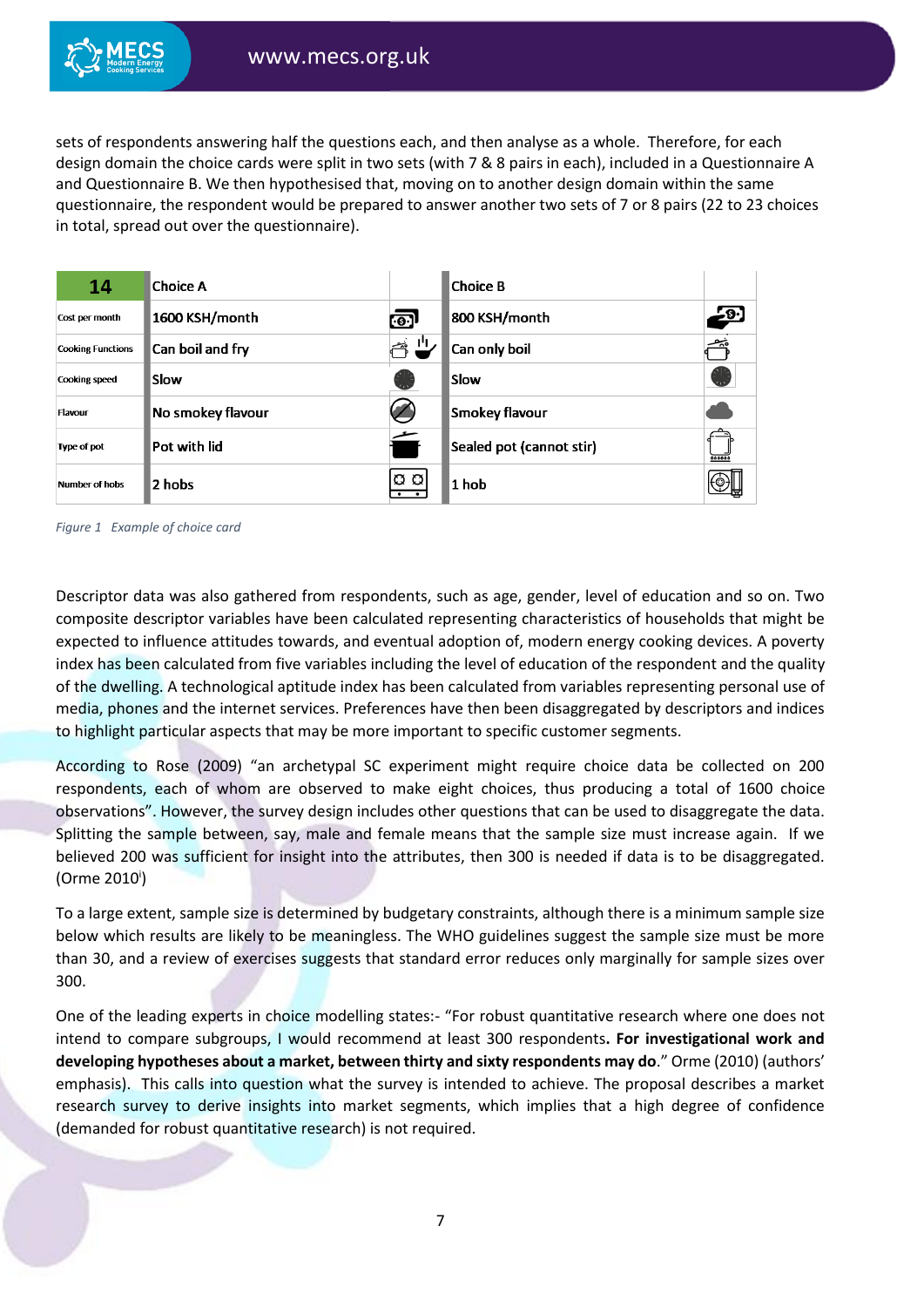We believe that we want a reasonable confidence, but do not need a sample that yields 99% confidence. Therefore our approach to the sampling has been based on 'what question fatigue do we expect….. what within the budget is feasible….what confidence levels would this give….are these sufficient?"

We think that the sample should ideally be 300, but we can get reasonable market insights with 200 with one degree of disaggregation (assuming a reasonable spread of the disaggregating attribute across the sample). Sample sizes for the DCE surveys conducted to date range from around 200 to 300.

### <span id="page-7-0"></span>**5 Analysis**

Data sets derived from choice modelling are quite different to those from other types of surveys. Each choice comprises a pair of choice cards i.e. two records are generated for each of the questions. The data is, therefore, 'expanded' into a matrix of continuous and categorical dummy variables that represent the characteristics of each choice (the level for each parameter), along with a categorical 'choice' variable – the dependent variable indicating whether the respondent chose or rejected the choice card in the pair presented (scored 1 if the option was chosen, and 0 for the rejected option) (World Health Organisation, 2012).

The analysis used binary logistic regression to fit predictive models to the data for each design domain because the dependent variable was a dichotomous categorical variable (representing whether the choice card was chosen or not). All of the parameters were entered into the model, which calculated regression coefficients for each, along with p values indicating whether the parameter was significant in the model. The modelling was done using SPSS. The two main figures to look for in output tables are the beta coefficients (B), which reflect the strength of preference for each attribute, and whether each coefficient is significant in the model (Sig). If a variable is significant (Sig<0.05), then the larger the B value (positive or negative), the more important it is in the making a choice. Other statistics presented include the standard error (S.E.), which is a measure of how precise the beta value is likely to be – a large standard error means that that the actual beta value may lie within a wider range. The odds ratio (Exp(B)) is the change in odds resulting from a unit change in the predictor variable, and is another measure of the influence the variable has on people's choice, as is the Wald statistic. As all variables have been separated out into dichotomous dummy variables, the degrees of freedom (df) for all variables is 1.

Where the cost variable is significant in a model, a measure of willingness to pay (also known as implicit price) can be derived for each attribute from the ratio of the coefficients (Hanley, Mourato, & Wright, 2001):

 $WTP = \frac{-\beta_x}{a}$ 

 $\beta_c$ 

where:

 $\beta x =$  coefficient of any parameter  $\beta c$  = coefficient of cost parameter

For model convergence, the data should have little or no collinearity. The reasons for this have more to do with information theory than anything else. To understand why this is, take the following example<sup>6</sup>:

If a car dealership sells both luxury cars and used low-end vehicles, the decision to buy a car from this dealership is the sum of the individual contribution of each of the following to the total utility.

• Price

6 From Wikipedia.

<u>.</u>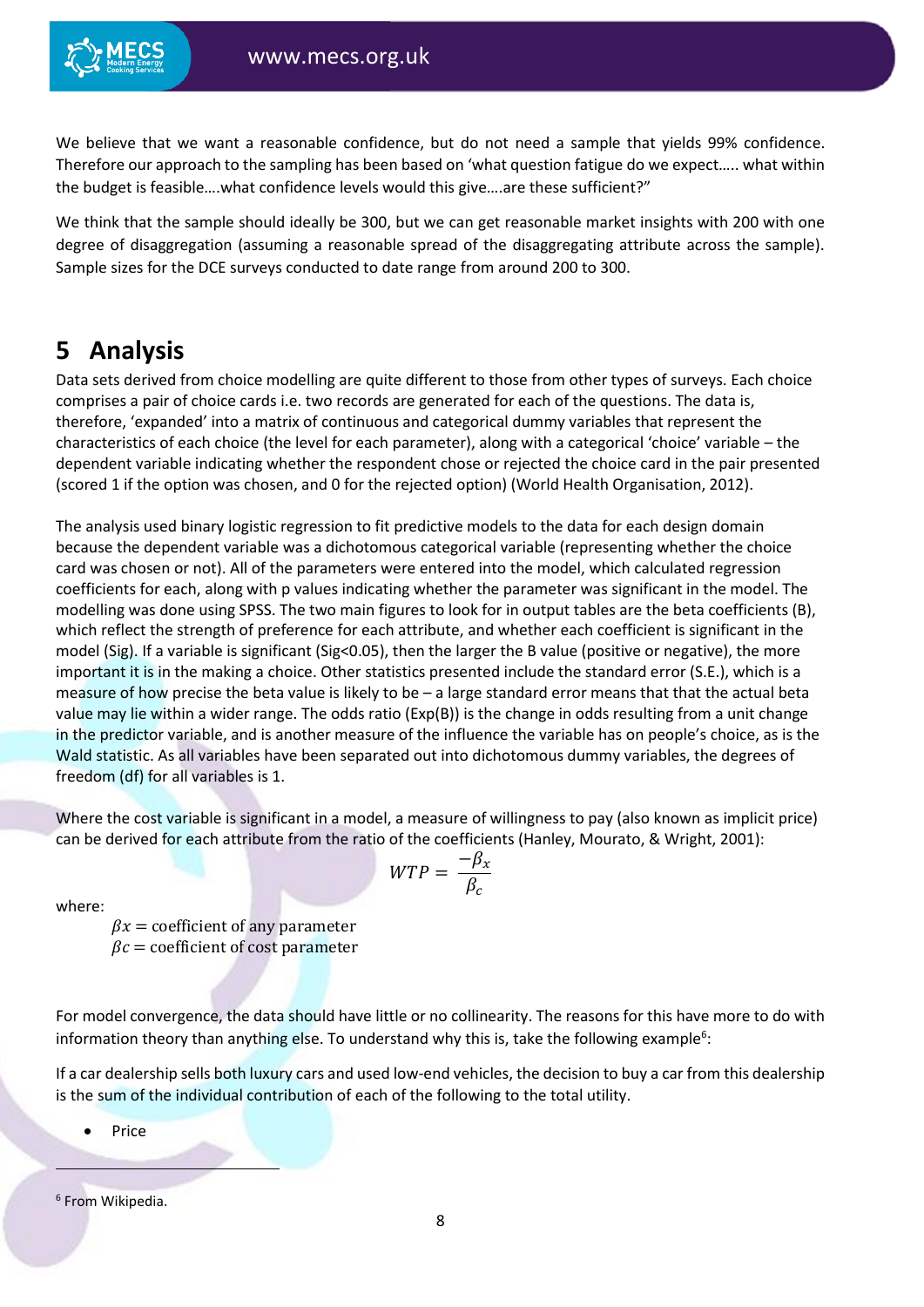

- Marque (BMW, Chrysler, Mitsubishi)
- Origin (German, American)
- Performance

Using multinomial regression on the sales data however will not tell us what we want to know. The reason is that much of the data is collinear since cars at this dealership are either:

- high performance, expensive German cars
- low performance, cheap American cars

There is not enough information, nor will there ever be enough, to tell us whether people are buying cars because they are European, because they are a BMW or because they are high performance. The reason is that these three attributes always co-occur and in this case are perfectly correlated, i.e. all BMW's are made in Germany and are of high performance. These three attributes: origin, marque and performance are said to be collinear or non-orthogonal. When exploring models, data should be checked for collinearity.

### <span id="page-8-0"></span>**6 Findings so far**

### <span id="page-8-1"></span>**6.1 Design preferences**

A summary of the choice preferences across all six countries for all three design domains is presented in [Table](#page-11-0)  [4](#page-11-0) to [Table 6.](#page-13-0) One striking feature is the high degree of consistency across countries.

For example, relating to cooking processes:

- there is a universal preference for a device that can both boil and fry. This is consistent with the finding that large numbers of people (roughly one third) cook on only a single device (se[e Table 3\)](#page-9-0).
- In most countries people had a preference for a lid (rather than an open pot), but not for a sealed pot. This highlights a potential challenge if designing a sealed vessel such as a rice cooker of pressure cooker.
- It was interesting to find that in most countries, choices revealed a clear preference for a device that did **not** impart a smoky flavour to the food. This is in contrast to stated preferences evident from lengthy and animated discussions that we have experienced in focus groups.

*Table 2 Fuel stacking*

|         | Proportion of respondents fuel     |      |
|---------|------------------------------------|------|
|         | stacking (2 or more cooking fuels) |      |
| Country |                                    | (%)  |
| GH      |                                    | 71%  |
| KE      |                                    | 62.9 |
| TZ      |                                    | 58.2 |
| ZM      |                                    | 47.4 |
| MM      |                                    | 46.2 |
| UG      |                                    | 25.3 |
|         |                                    |      |

Relating to stove design:

There is universal preference for a high capacity device that can cook for larger numbers of people.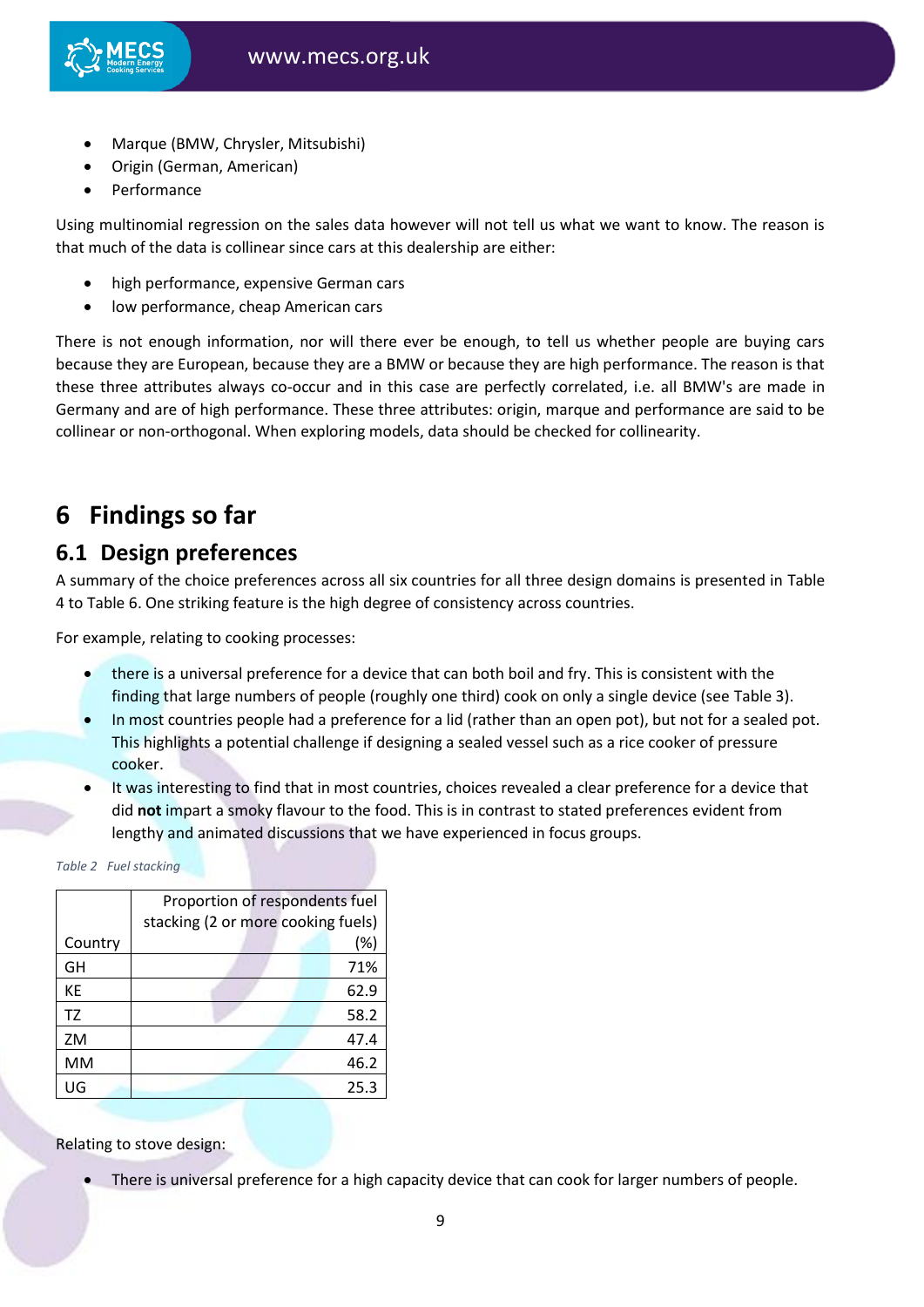- Only in Myanmar was there an apparent preference for a device that could cook all of the foods prepared. This does not appear to be a design requirement because people are accustomed to cooking with multiple devices (se[e Table 3\)](#page-9-0), with the notable exception of Uganda. Indeed in Ghana there was even a preference for a device that would always need to be used in conjunction with another device.
- There was almost universal preference for a portable device, which is consistent with the finding that a substantial proportion of respondents cooked both indoors and outdoors (except Myanmar, see [Figure 2\)](#page-9-1).

#### <span id="page-9-0"></span>*Table 3 Cooking devices*

|         | Proportion of samples with single |
|---------|-----------------------------------|
|         | cooking device                    |
|         | (%)                               |
| Country |                                   |
| MM      | 38                                |
| TZ      | 35                                |
| ZM      | 43                                |
| GH      | 22                                |
| KE      | 42                                |
| มด      | 72                                |



<span id="page-9-1"></span>Relating to functionality options:

- A preference for a device that can cook all days (regardless of weather) was evident across all countries except Uganda (which may reflect a poverty status issue).
- In all countries except Tanzania, people preferred a lease financing arrangement to a utility style rental model where they would pay a monthly fee forever.
- In all countries except Tanzania, having a device that is easy to clean appears to be important.

Although not included in this paper, further analysis was conducted to explore differences in preferences between different groups of respondents. The effects of five demographic variables plus two constructed, composite variables were investigated: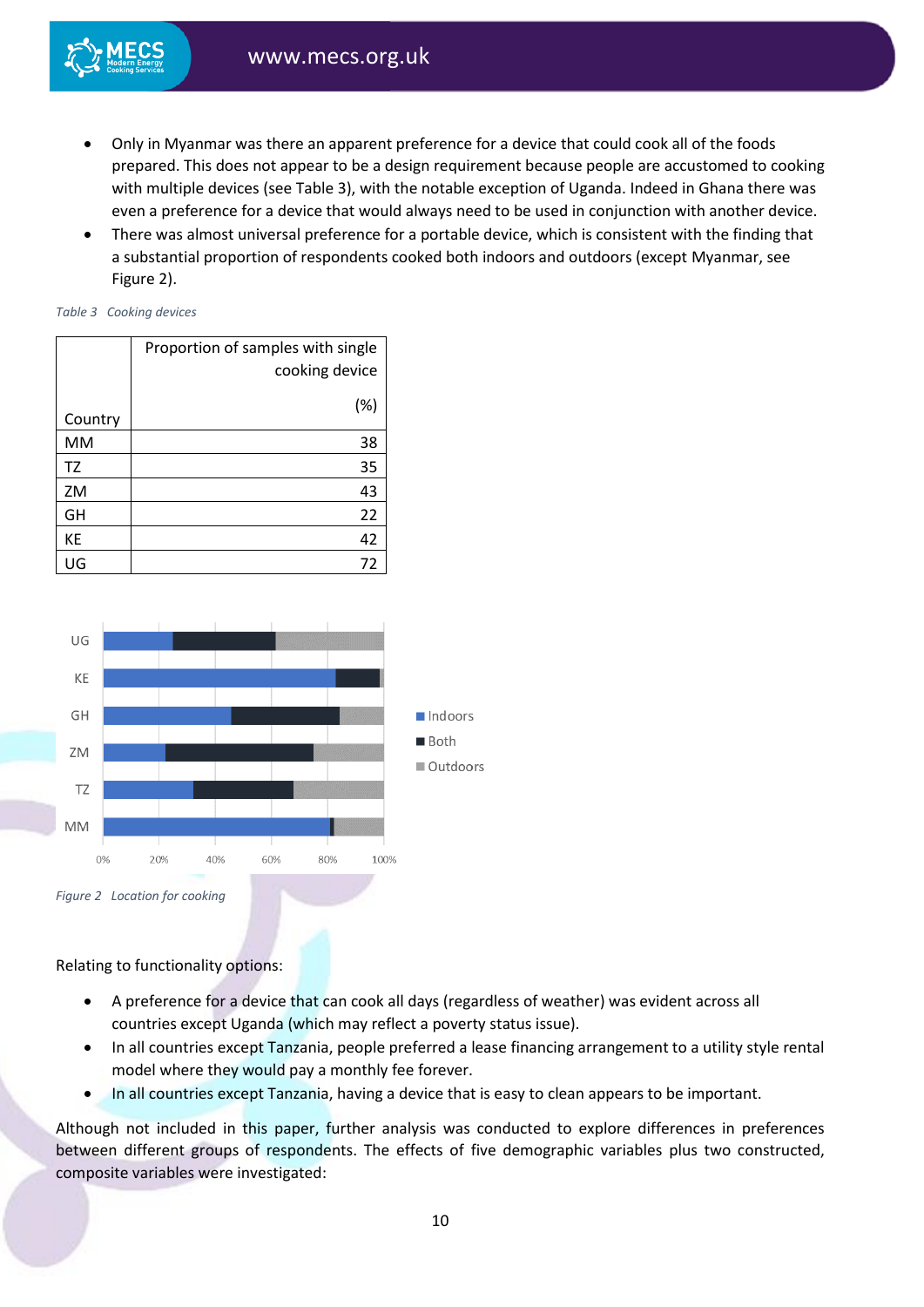

- Gender
- Settlement (rural/urban)
- Choice of main cooking fuel
- Size of household
- Age of respondent
- Technical proficiency
- Poverty status

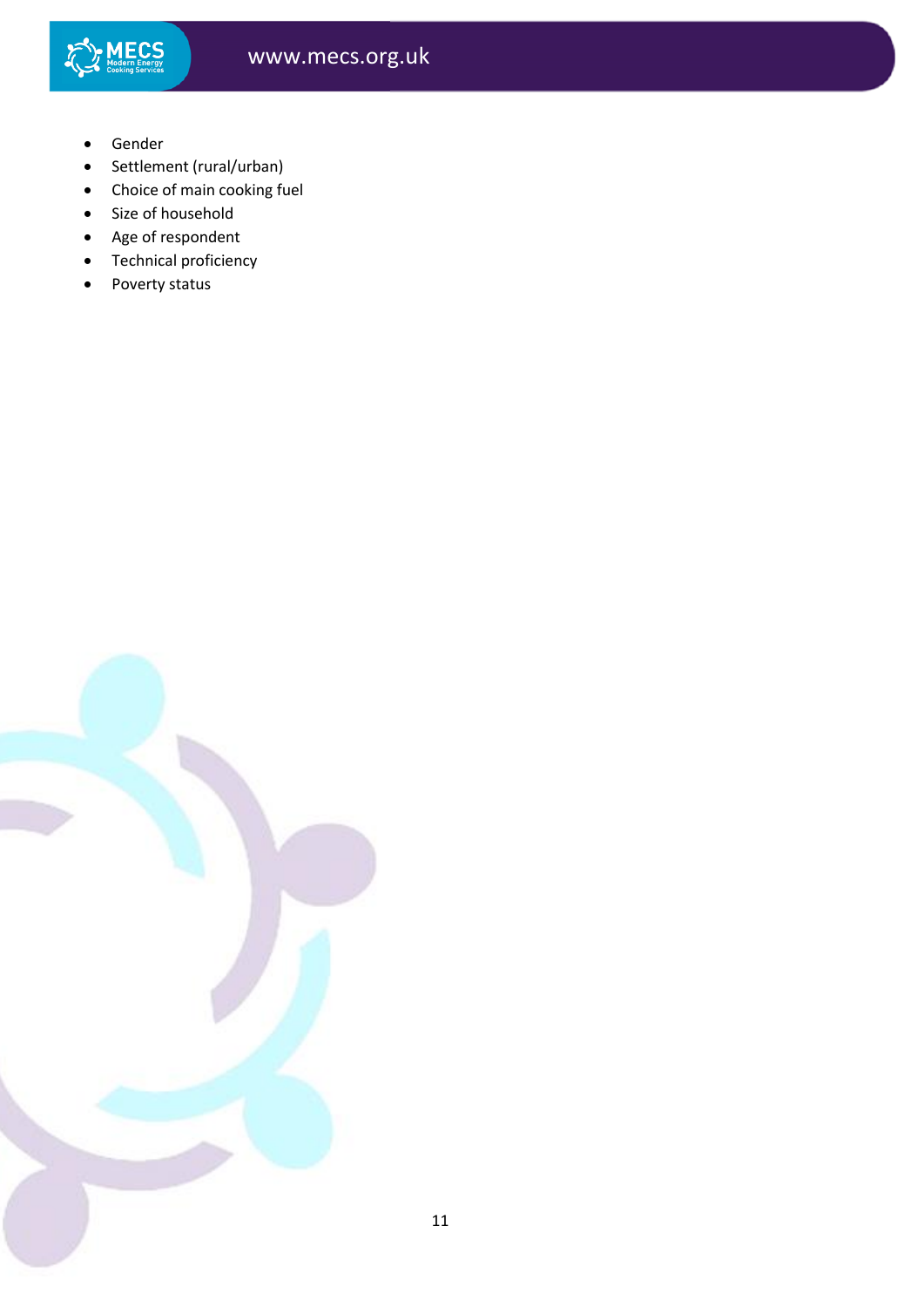

<span id="page-11-0"></span>*Table 4 Comparison of design preferences across countries - Cooking processes*

MECS

www.mecs.org.uk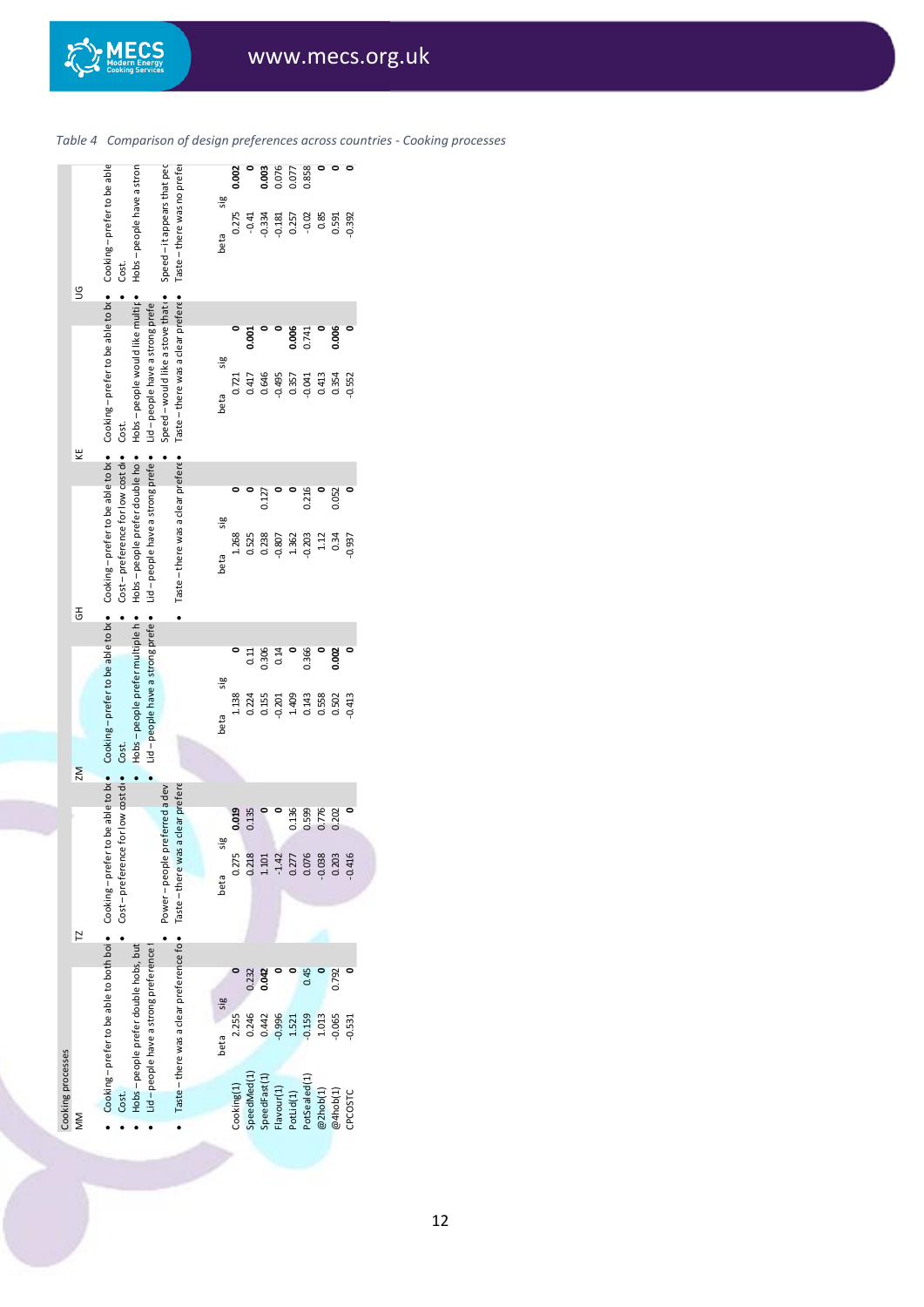|       | Table 5<br>S<br>KE                                  | Comparison of design preferences across cou<br>Capacity-people want to be abl • Capacity-people want to<br>Capacity-people want to be able | Capacity-people would prefer            | Cost.<br>Cost.<br>Cost.                             | Portable - people would lik<br>Portable-people would like a d.<br>Portable - people would like a d. | Smoke-people would pre<br>Smoke-people would prefer a co-<br>Smoke-people would prefer a             | sig<br>beta<br>sig<br>beta<br>sig<br>beta | 0.024<br>$-0.241$<br>0.001<br>0.409<br>0.62                                      | 0.442<br>0.724<br>0.981                                    | 0.534<br>0.063<br>0.209<br>$-0.15$<br>0.004<br>$-0.389$ | 0.235<br>0.122<br>0.669<br>$-0.051$<br>0.655<br>$-0.067$                       | $-0.371$<br>$-0.552$<br>$-1.742$                             | ww.mecs<br>0.027<br>$-0.242$<br>0.098<br>$-0.209$<br>0.002<br>$-0.407$                 | 0.508<br>0.374<br>1.381                                       | 0.557<br>0.049<br>0.548<br>$-0.057$<br>0.038<br>0.212                                  | 0.253<br>0.522<br>c<br>1.083                                       |
|-------|-----------------------------------------------------|--------------------------------------------------------------------------------------------------------------------------------------------|-----------------------------------------|-----------------------------------------------------|-----------------------------------------------------------------------------------------------------|------------------------------------------------------------------------------------------------------|-------------------------------------------|----------------------------------------------------------------------------------|------------------------------------------------------------|---------------------------------------------------------|--------------------------------------------------------------------------------|--------------------------------------------------------------|----------------------------------------------------------------------------------------|---------------------------------------------------------------|----------------------------------------------------------------------------------------|--------------------------------------------------------------------|
| Stove | $\overline{5}$<br><b>NZ</b><br>$\overline{1}$<br>MM | Capacity - they want to be able to cook • Capacity - people want to be abl • Capacity - people want to be abl •                            | Capacity - people want to be able to do | ۰<br>Cost-preference for low cost de Cost.<br>Cost. | Portable - people would like a d.<br>Portable - people would like a device t                        | Smoke-people would prefer a device • Smoke-people would prefer a c • Smoke-people strongest prefer • | sig<br>beta<br>sig<br>beta<br>sig<br>beta | 0.001<br>0.468<br>0.588<br>0.079<br>STPeoplet<br>0.419<br>$-0.136$<br>People6(1) | 0.93<br>0.464<br>STPeoplet<br>0.001<br>0.437<br>People8(1) | 0.011<br>0.378<br>0.186<br>$-0.289$<br>SupplementSom    | 0.814<br>$-0.033$<br>0.838<br>$-0.03$<br>STSuppler<br>0.848<br>SupplementAll(1 | $-1.303$<br>$-1.865$<br>STWoodSr<br>$-0.534$<br>WoodSmoke(1) | 0.125<br>$-0.21$<br>$-0.964$<br><b>STCharcoa</b><br>0.001<br>$-0.562$<br>CharcoalSmoke | 0.417<br>0.062<br>0.219<br>STPortable<br>0.986<br>Portable(1) | $\overline{0}$<br>0.178<br>0.587<br>0.064<br>STLooks(1<br>0.94<br>$-0.008$<br>Looks(1) | $-0.454$<br>$-0.463$<br>STCOSTC<br>0<br>$-0.786$<br><b>STCOSTC</b> |

*Table 5 Comparison of design preferences across countries - Stove design*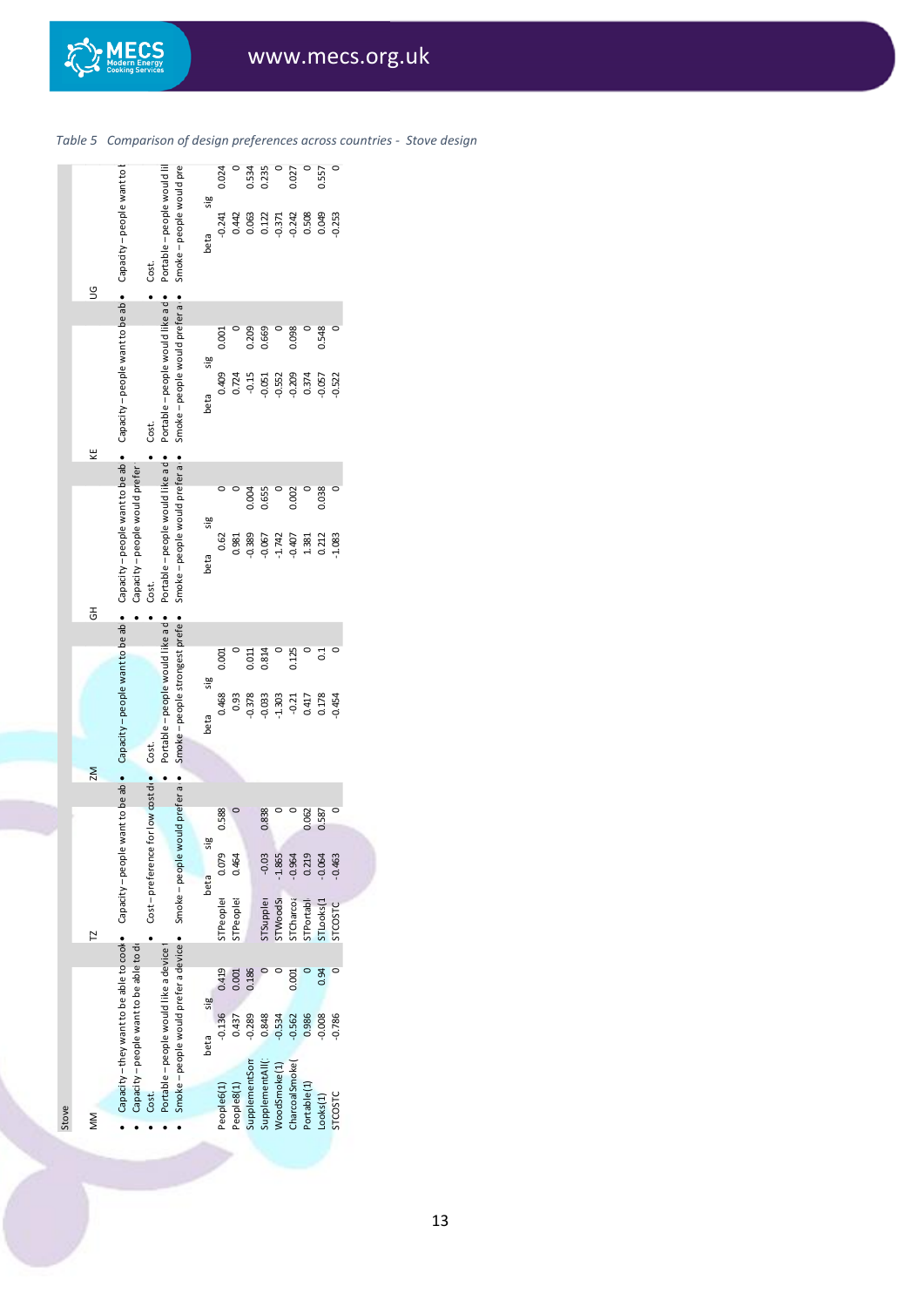

| www.mec<br>Comparison of design preferences across c<br>Table 6<br>Availability - people appea<br>Accessories-TV and chargi<br>Finance - people have a str<br>Cleaning-preference of a<br>0.046<br>۰<br>۰<br>۰<br>0.055<br>sig<br>0.218<br>0.679<br>0.619<br>0.708<br>0.568<br>$-0.235$<br>$-0.161$<br>0.324<br>beta<br>Cost<br>S<br>Availability - people want a stov<br>Cleaning - having a device that vo<br>Finance-The ability to lease mc.<br>$\mathbf{\Omega}$<br>0.006<br>sig<br>Accessories-TV<br>0.646<br>0.736<br>0.349<br>$-0.365$<br>0.525<br>0.375<br>0.691<br>0.977<br>beta<br>Cost<br>Accessories - TV, then mobile pt • Accessories - TV, then mobile pt •<br>Cleaning-preference of a device<br>KE<br>Availability - people had a stron.<br>Finance - people have a strong po<br>۰<br>0.004<br>sig<br>1.289<br>1.118<br>0.983<br>0.322<br>0.499<br>$-2.058$<br>1.031<br>0.791<br>beta<br>Cost<br>$\overline{5}$<br>Availability-people had a stron<br>Cleaning - preference of a devic .<br>Finance-people have a strong po<br>0.036<br>0.002<br>0.027<br>sig<br>0.345<br>0.523<br>0.716<br>$-0.509$<br>1.152<br>1.282<br>0.257<br>1.111<br>beta<br>Cost<br>ZM<br>0.196<br>$\overline{\phantom{0}}$<br>0.875<br>0.707<br>0.372<br>0.487<br>0.101<br>sig<br>0.133<br>0.239<br>0.000 0.000<br>0.000 0.207<br>$-0.506$<br>$-0.151$<br>beta<br>Cost<br>$\overline{a}$ | Functionality |                                                                               |  |  |
|-------------------------------------------------------------------------------------------------------------------------------------------------------------------------------------------------------------------------------------------------------------------------------------------------------------------------------------------------------------------------------------------------------------------------------------------------------------------------------------------------------------------------------------------------------------------------------------------------------------------------------------------------------------------------------------------------------------------------------------------------------------------------------------------------------------------------------------------------------------------------------------------------------------------------------------------------------------------------------------------------------------------------------------------------------------------------------------------------------------------------------------------------------------------------------------------------------------------------------------------------------------------------------------------------------------------------------------------------------------------------------------|---------------|-------------------------------------------------------------------------------|--|--|
| $\frac{9}{2}$<br>0.582<br>0.073<br>sig                                                                                                                                                                                                                                                                                                                                                                                                                                                                                                                                                                                                                                                                                                                                                                                                                                                                                                                                                                                                                                                                                                                                                                                                                                                                                                                                              |               |                                                                               |  |  |
| $-0.103$<br>0.396<br>1.489<br>0.894<br>0.503<br>$-1.623$<br>$-0.011$<br>0.91                                                                                                                                                                                                                                                                                                                                                                                                                                                                                                                                                                                                                                                                                                                                                                                                                                                                                                                                                                                                                                                                                                                                                                                                                                                                                                        |               |                                                                               |  |  |
| Finance - people have a strong preference for leasing models over simply n.<br>beta                                                                                                                                                                                                                                                                                                                                                                                                                                                                                                                                                                                                                                                                                                                                                                                                                                                                                                                                                                                                                                                                                                                                                                                                                                                                                                 |               | Availability - people had a strong prefeo Availability - people had a stron . |  |  |
| Cleaning - preference of a device that was easy to clean.                                                                                                                                                                                                                                                                                                                                                                                                                                                                                                                                                                                                                                                                                                                                                                                                                                                                                                                                                                                                                                                                                                                                                                                                                                                                                                                           |               |                                                                               |  |  |
|                                                                                                                                                                                                                                                                                                                                                                                                                                                                                                                                                                                                                                                                                                                                                                                                                                                                                                                                                                                                                                                                                                                                                                                                                                                                                                                                                                                     |               |                                                                               |  |  |
|                                                                                                                                                                                                                                                                                                                                                                                                                                                                                                                                                                                                                                                                                                                                                                                                                                                                                                                                                                                                                                                                                                                                                                                                                                                                                                                                                                                     |               |                                                                               |  |  |
| LED(1)                                                                                                                                                                                                                                                                                                                                                                                                                                                                                                                                                                                                                                                                                                                                                                                                                                                                                                                                                                                                                                                                                                                                                                                                                                                                                                                                                                              |               |                                                                               |  |  |
|                                                                                                                                                                                                                                                                                                                                                                                                                                                                                                                                                                                                                                                                                                                                                                                                                                                                                                                                                                                                                                                                                                                                                                                                                                                                                                                                                                                     |               |                                                                               |  |  |
| Availabe(1)<br>Cleaning(1)<br><b>FUCOSTC</b><br>@3yr(1)<br>@6yr(1)<br>TV(1)                                                                                                                                                                                                                                                                                                                                                                                                                                                                                                                                                                                                                                                                                                                                                                                                                                                                                                                                                                                                                                                                                                                                                                                                                                                                                                         | Mob(1)        |                                                                               |  |  |
|                                                                                                                                                                                                                                                                                                                                                                                                                                                                                                                                                                                                                                                                                                                                                                                                                                                                                                                                                                                                                                                                                                                                                                                                                                                                                                                                                                                     |               |                                                                               |  |  |
|                                                                                                                                                                                                                                                                                                                                                                                                                                                                                                                                                                                                                                                                                                                                                                                                                                                                                                                                                                                                                                                                                                                                                                                                                                                                                                                                                                                     |               |                                                                               |  |  |
|                                                                                                                                                                                                                                                                                                                                                                                                                                                                                                                                                                                                                                                                                                                                                                                                                                                                                                                                                                                                                                                                                                                                                                                                                                                                                                                                                                                     |               |                                                                               |  |  |
|                                                                                                                                                                                                                                                                                                                                                                                                                                                                                                                                                                                                                                                                                                                                                                                                                                                                                                                                                                                                                                                                                                                                                                                                                                                                                                                                                                                     |               |                                                                               |  |  |
|                                                                                                                                                                                                                                                                                                                                                                                                                                                                                                                                                                                                                                                                                                                                                                                                                                                                                                                                                                                                                                                                                                                                                                                                                                                                                                                                                                                     |               |                                                                               |  |  |
|                                                                                                                                                                                                                                                                                                                                                                                                                                                                                                                                                                                                                                                                                                                                                                                                                                                                                                                                                                                                                                                                                                                                                                                                                                                                                                                                                                                     |               |                                                                               |  |  |

<span id="page-13-0"></span>*Table 6 Comparison of design preferences across countries - Functionality*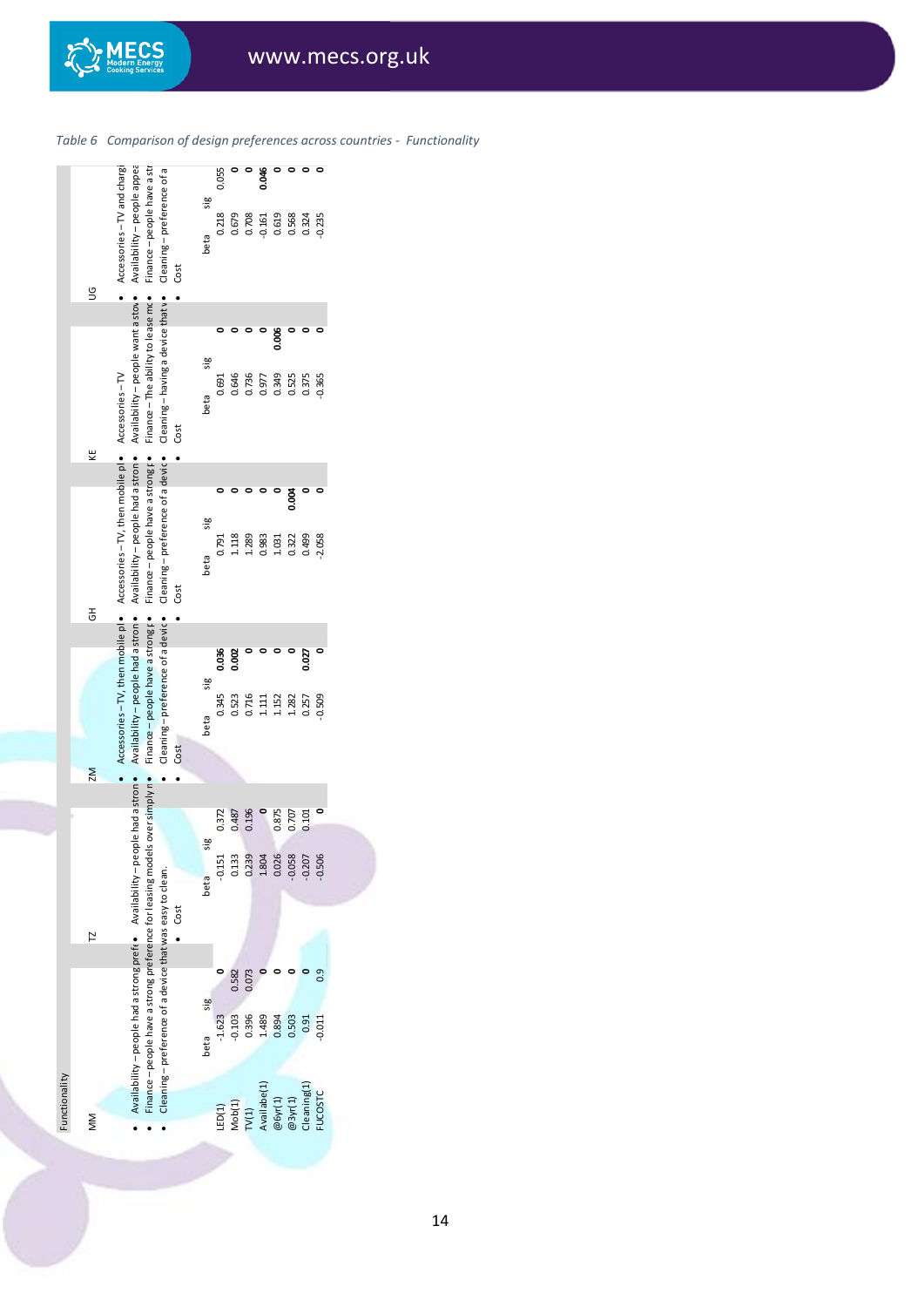# <span id="page-14-0"></span>**6.2 Energy and cost data**

Obviously national data collection from DHS and MTF surveys have more representative sample, however, as an insight into energy and costs data, the choice modelling respondents were asked what fuels they used for cooking, and for each of these they were then asked questions on consumption and costs. This data has been used to estimate the consumption of energy for each fuel. The complexion of cooking fuel choices in each country is presented in [Figure 3.](#page-14-1)



<span id="page-14-1"></span>*Figure 3 Proportion of households using fuels for cooking* 

Monthly household expenditure on cooking fuels has been estimated and is presented as cumulative distribution curves in [Figure 4.](#page-15-0) This monthly expenditure represents disposable income that can be substituted for repayments on a modern energy cooking device. In practice, it is likely that households would be prepared to pay a premium for a device that offers an improved experience over biomass stoves. Median values range from 9 USD/month in Myanmar to 19 USD/month in Zambia [\(Table 7\)](#page-14-2), meaning that half of the samples pay more than these amounts.

<span id="page-14-2"></span>

|  |  |  | Table 7 Median monthly expenditure on cooking energy |  |  |  |
|--|--|--|------------------------------------------------------|--|--|--|
|--|--|--|------------------------------------------------------|--|--|--|

|                         | MМ    | T <sub>7</sub> | ΖM    | GH    | КE    | UG    |
|-------------------------|-------|----------------|-------|-------|-------|-------|
| Median (local currency) | 13000 | 40000          | 190   | 70    | 1100  | 40000 |
| conversion              | 1500  | 2200           | 10    | 5.57  | 104   | 3700  |
| USD/month               | 8.67  | 18.18          | 19.00 | 12.57 | 10.58 | 10.81 |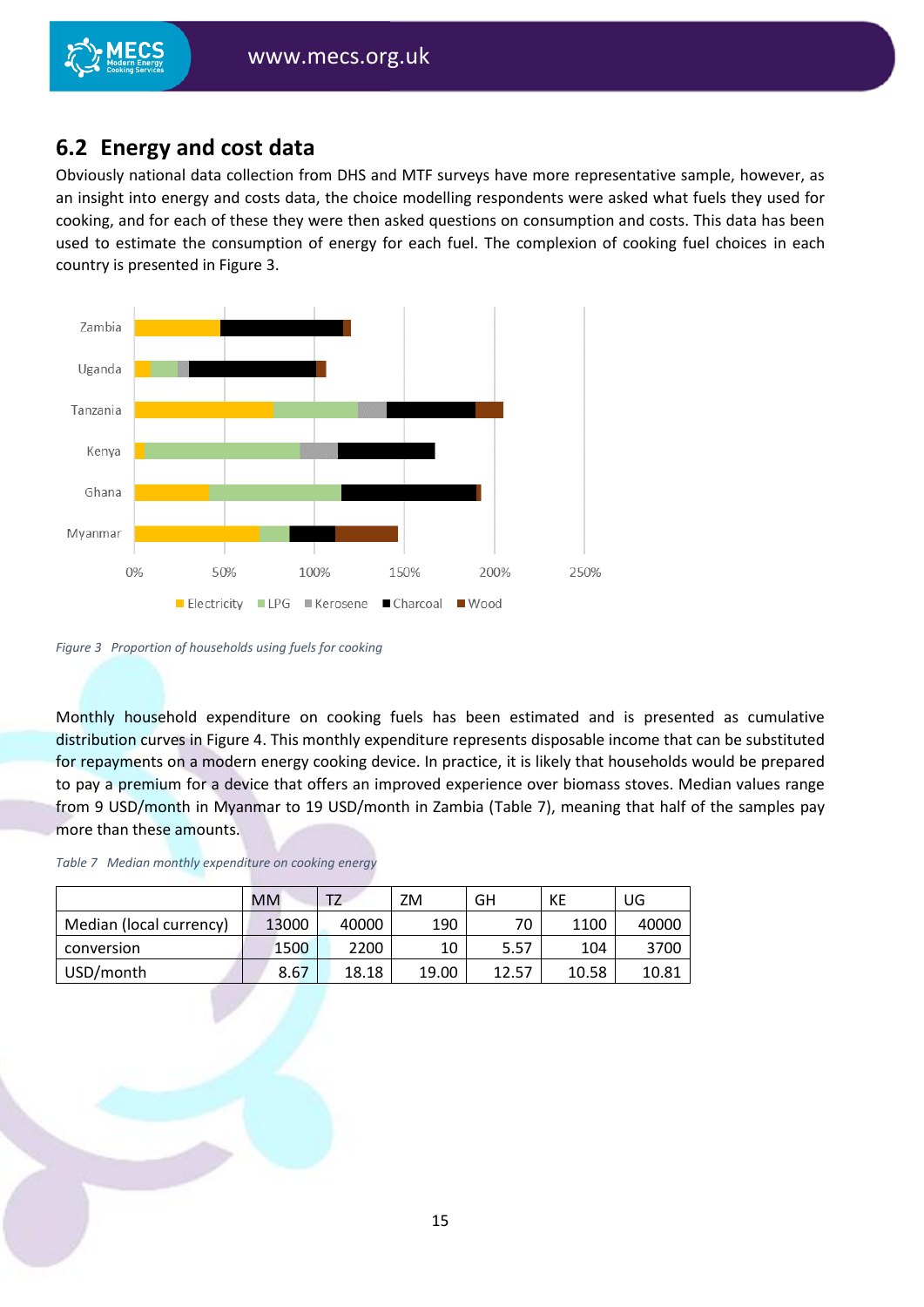



<span id="page-15-0"></span>*Figure 4 Monthly household expenditure on cooking fuels*

[Figure 5](#page-16-0) indicates that resistance to changing cooking fuels is strongest in Uganda, and lowest in Myanmar and Tanzania.